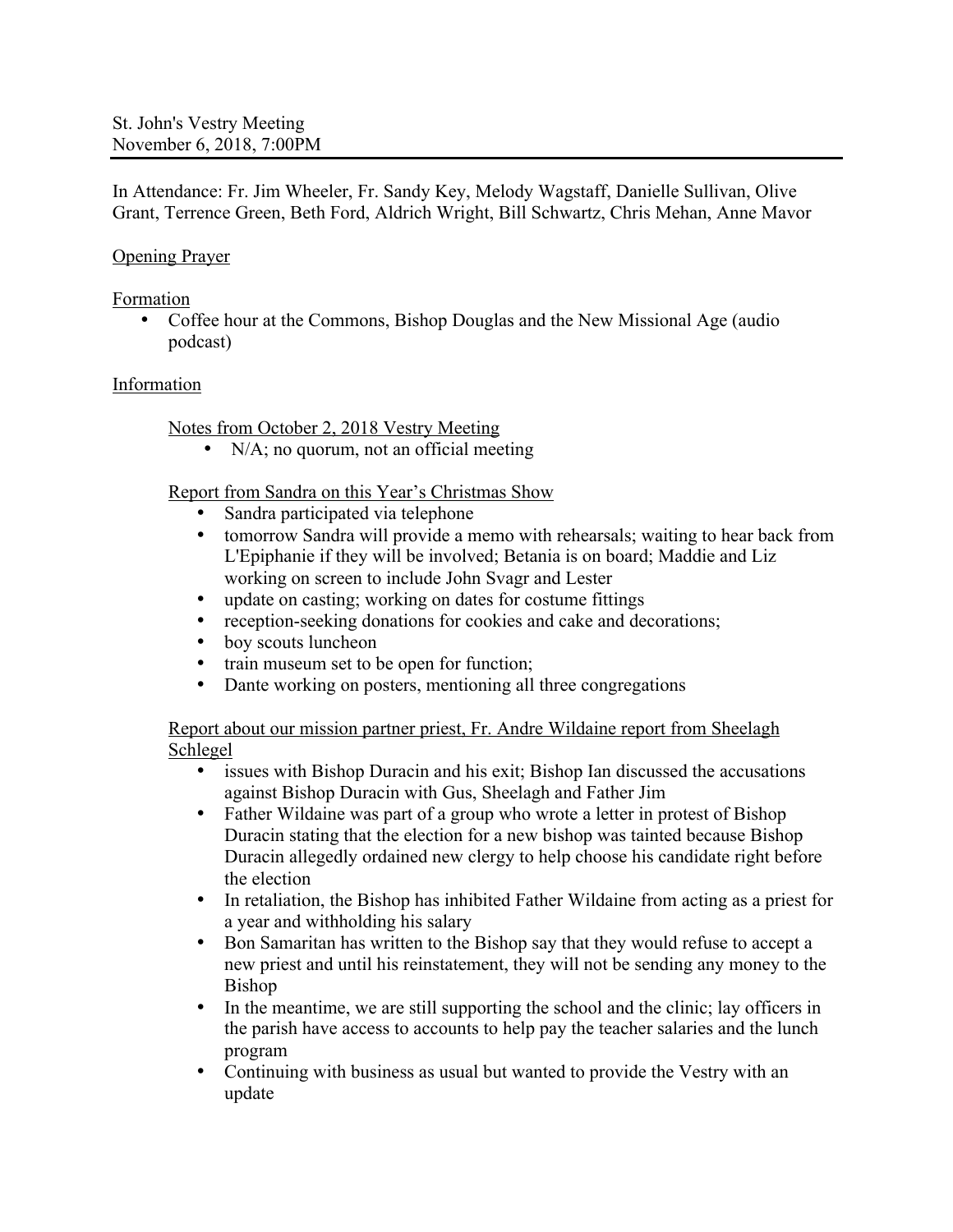• Question: is there a specific person in that parish who overviews the finances? o yes, the Vestry

Operations Report by Sharon Guinta

- provided via email
- roofing is scheduled to finish this week; may be delayed to next week due to rain
- laser smoke detectors are done<br>• need to enter into a contract with
- need to enter into a contract with Master Roofers for maintenance of gutters and roof

Hiring of new Interim Parish Administrator

- Liz Spiro, on the job approximately three weeks now; finding that there is a lot to this job; overachiever, hard worker but there is still a lot to learn
- working about 32 hours a week, 5 days a week; approximately about the same amount as Sandie
- decision re pursuing full time parish administrator to be decided next year

Update on New Consecration Sunday by Father Sandy and Anne Mavor

- team: Father Sandy, Anne Mavor & Jon Saunders
- circulated letter to Vestry members re dinner at Saint John's on November  $12<sup>th</sup>$  at 6PM
- Sunday's sermon will be a presentation on stewardship for oneself
- handout: "A Revealing Breakdown of Our Congregation's Giving Patterns"
	- o goal" move towards biblically standard practice
	- o Vestry to be a part of practical side of conversation
- need for Vestry to get parishioners to come to church on Consecration Sunday and to the lunch
- discussion re expense for lunch; not to affect operations budget drastically
- effect of personal invitations<br>• guest speaker for Consecration
- guest speaker for Consecration Sunday discussed

Rental Committee Update by Melody Wagstaff

- Dante asked for a meeting w facilities committee, continued problems with evening parties; ran over time, lots of alcohol, rule breaking
- party evening rental is a small portion of overall income, bulk comes from ongoing groups that use facilities; minor issues but things run clean and neat
- proposing that we exit the party business, something we can revisit at another date; too hard for Dante to get ready for Sundays, significant liability, even with liability bond and insurance
- suggestion to leave the evening party business, open for all other events, meetings welcome
- shut down evening party business for 6months, maybe revisit;
	- o whether there needs to be an increased charge or a security person monitoring alcohol consumption
- Melody willing to put together proposals in long run;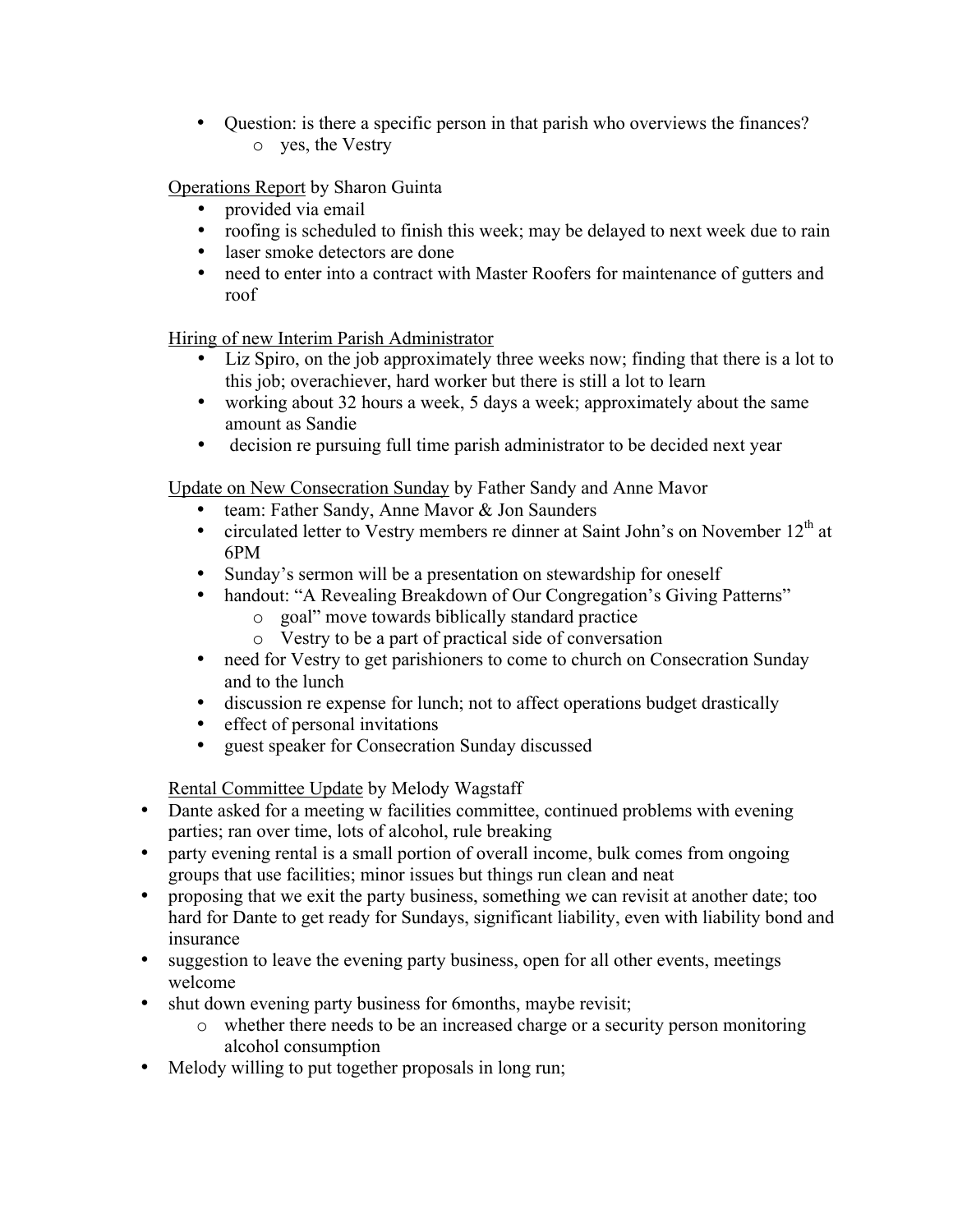- Now-not worth the money for the liability; would rather pursue other income opportunities
- discussion re how to communicate to congregation: right now we have 1 or 2 commitments, we will honor those, who ever signed contract; let congregation know we are out of the business

Nominating Committee Update

- Chris Mehan, Danielle Sullivan, Melody Wagstaff and Aldrich Wright to meet at end of meeting
- Terrence to provide names of potential nominees

Treasurer Update by Chris Mehan

- discussed meeting with Jane; year isn't going to be great, in the red; hopefully not as bad as we anticipated in the beginning of year
- trying to get everything out more on the table; some items were not in the budget
- Unknowns: 2 month hiatus following Father Jim's departure; travel expenses?;
- issue: auditor failed to contact us or conduct audit for this year; Chris approached a local accountant re church audits, price to be determined
- Chris getting October numbers this week
- Open to ideas re budget

# Decisions

Regularize Unanimous Vote by Email Approving \$50,000 for Roofing Repairs

- 3 separate pieces, already done 2 of 3, finishing  $3^{\text{rd}}$
- $$45,000$  job,  $$5,000$  contingency
- Motion to Approve, seconded
	- o All in favor, no opposition
	- o No discussion
	- o Approved

Regularize Decision by Executive Committee to Enter into a Contract with Master Roofing and Restoration to maintain roof and gutter

- handout provided
- \$2,000 contract, within the \$50,000 for roofing repairs with contingency that was approved
- Motion to Approve, seconded
	- o No discussion
	- o All in Favor, no opposition

### Discussion

Request for Dr. Sean Jackson to accompany musicians at the Stephen Clapp Memorial concert on January 20, 2019